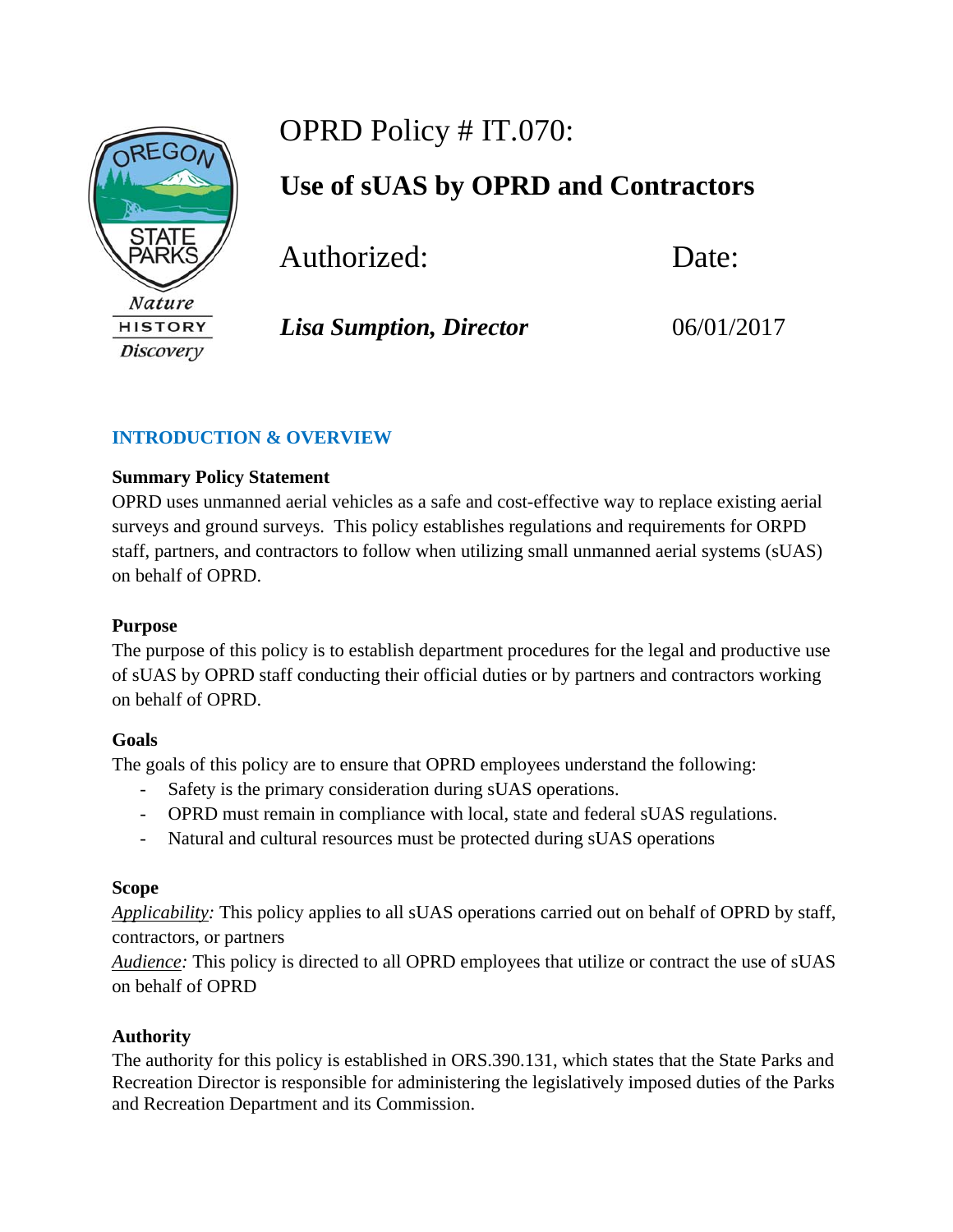This policy is influenced by the following authority, laws and rules:

The FAA regulates the national airspace and aircraft within the United States. Specifically, sUAS are covered under the FAA "Small UAS Rule": FAR 14 CFR part 107.

ORS 837.300 to ORS 873.390, Use of Unmanned Aircraft Systems and ORS 192.501, generally, Oregon's record retention law.

#### **Background**

sUAS can provide a safe and cost-effective platform for remote sensing that would otherwise be unavailable or prohibitively expensive. OPRD's needs are well aligned to effectively use sUAS technology, as OPRD has numerous small sites with unique or repetitive site visit requirements. The use of sUAS by public bodies is regulated by State and Federal law and is treated differently than recreational or commercial use. A consistent coordinated approach to sUAS use at OPRD is required to ensure safety, regulation compliance, and effective use of resources. Public, commercial, or research based use of sUAS on OPRD property is covered by OPRD's "Public Use of sUAS on OPRD Property" policy IT.075.

## **POLICY PROVISIONS**

#### **Definitions**

- 1. 14 CFR Part 107: The recently issued (June 21, 2016; in effect August 29, 2016) FAR "Small UAS Rule" issued to allow and regulate the operation of small unmanned aircraft systems in the National Airspace System.
- 2. FAA: Federal Aviation Administration.
- 3. FAR: Federal Aviation Regulation
- 4. PIC: Pilot In Command.
- 5. Public Body: As defined in ORS 174.109.
- 6. Remote Pilot Airman Certificate: FAA issued. Required to operate as a PIC of a sUAS under 14 CFR Part 107 (VO are not required to hold this certificate).
- 7. sUAS: Small Unmanned Aircraft Systems. An unmanned aircraft system is an unmanned aircraft and the equipment necessary for the safe and efficient operation of that aircraft. The unmanned aircraft is a component of a sUAS. It is defined by statute as an aircraft weighing less than 55 pounds (including everything onboard the aircraft) that is operated without the possibility of direct human intervention from within or on the aircraft (Public Law 112-95, Section 331(8)).
- 8. VO: Visual Observer, a person who assists the operator to see and avoid other air traffic or objects aloft or on the ground.

## **Policy Statements**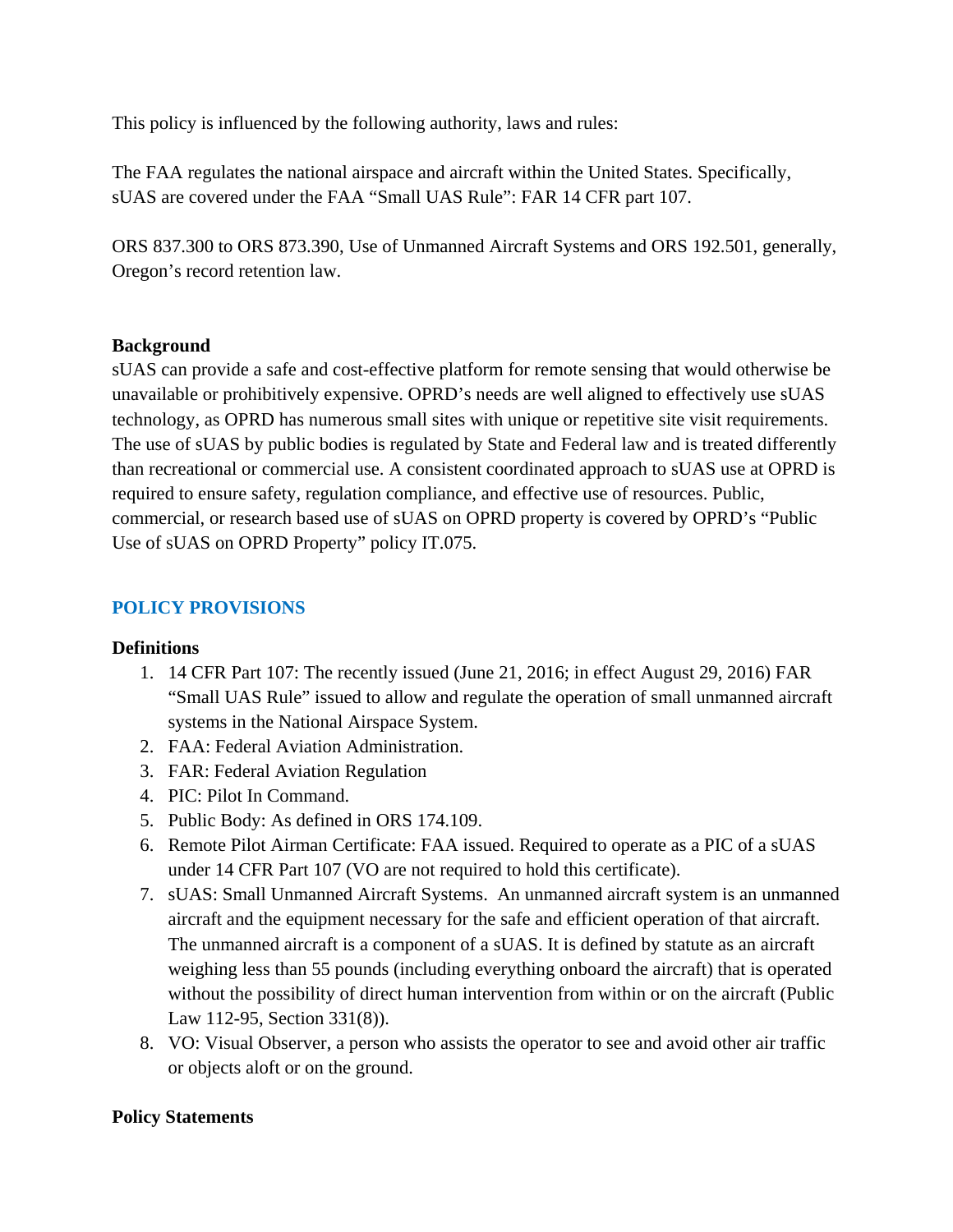- 1. OPRD shall designate a department sUAS Coordinator to manage compliance of regulations and provide support for sUAS operations. OPRD staff, partners, or contractors must obtain approval from the sUAS Coordinator prior to sUAS operation on behalf of OPRD.
- 2. OPRD operation of sUAS may be carried out either by OPRD staff holding a Remote Pilot Airman Certificate or by private companies appropriately licensed to conduct sUAS operations. sUAS operations may also be conducted in cooperation with trained and licensed staff from other public bodies and federal agencies.
- 3. sUAS owned by OPRD shall be used for the purposes of training, education, and official operations only.
- 4. sUAS under private ownership of OPRD staff shall not be used for official OPRD operations.
- 5. sUAS owned or operated on behalf of OPRD shall have appropriate federal and/or state registration
- 6. By mutual agreement of all parties, OPRD staff may serve as PIC or VO for sUAS owned by other public bodies or federal agencies if all legal, training, and safety requirements have been met.
- 7. sUAS equipment and operators of cooperating organizations, including private contractors, must meet OPRD, local, state, and federal sUAS regulations and/or policy requirements when conducting work on behalf of OPRD.
- 8. The use, storage, and distribution of data collected during OPRD sUAS operations are governed by state statute (ORS 837.300 to ORS 873.390, ORS 192.501) and OPRD policy IT.071, Use and Storage of Data Collected by Unmanned Aircraft Systems.
- 9. The rights of private citizens must be respected during sUAS operations (refer to state and federal regulations). Permission to overfly private property must be obtained. Flying over state and federal lands may require permits. The PIC is responsible to ensure that all requirements have been met prior to flight.

## **Exceptions**

OPRD staff that do not hold a Remote Pilot Airman Certificate may operate an sUAS for training purposes while under the direct supervision of a PIC that holds a Remote Pilot Airman Certificate.

## **Roles and Responsibilities**

Administrator, Business and Technology Solutions Division: Approve policy and subsequent reviews. Designate a department sUAS Coordinator.

Chief Information Officer: Educate management on the provisions of this policy; provide assistance with how to use the relevant portions for policy users; monitor the use of the policy, review user comments and track changes in regulation direction; revise the policy when needed.